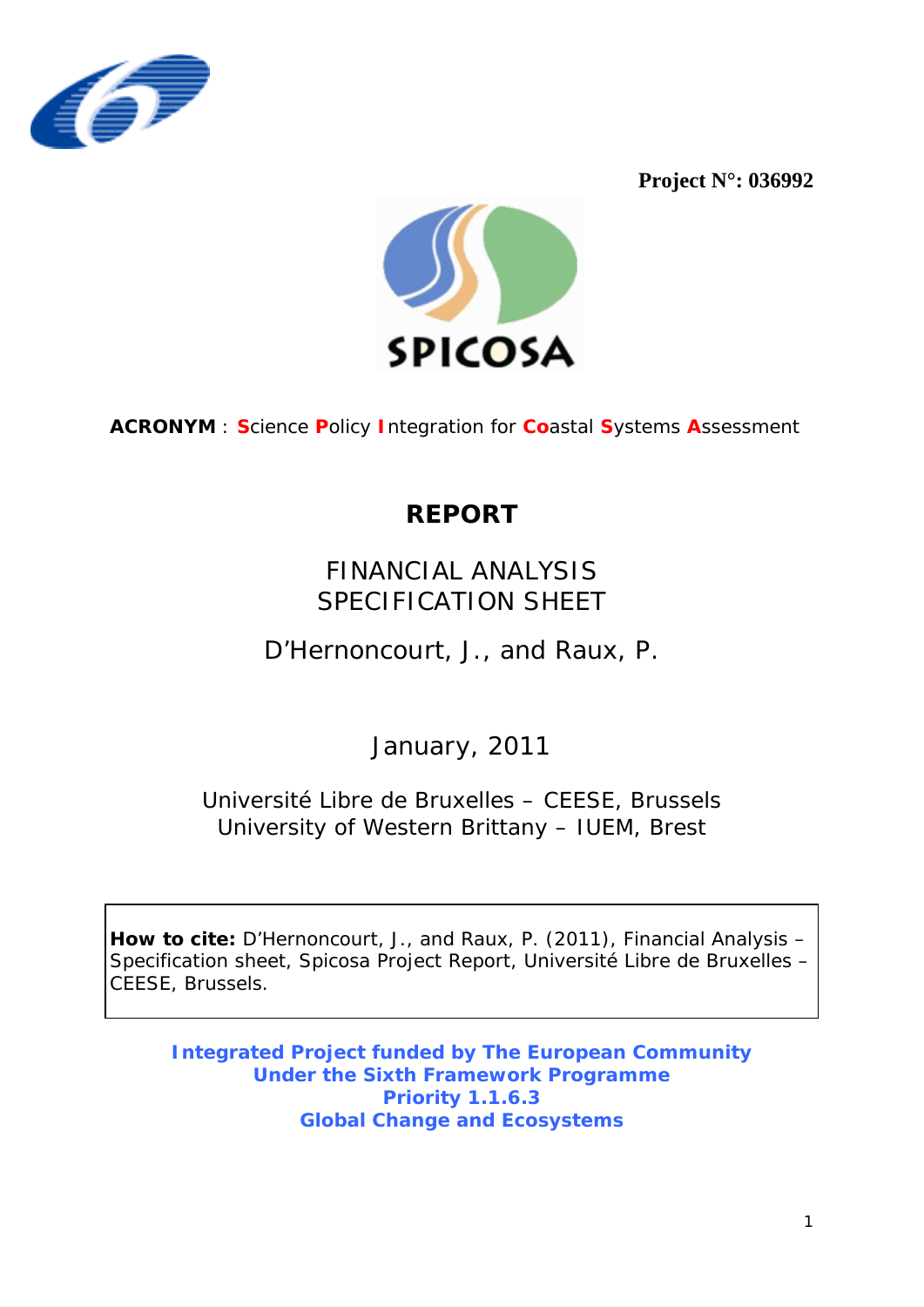### **SPECIFICATION SHEET**

#### **Financial analysis**

#### **Method and assumptions**

Financial analysis is based on microeconomic theory. As such, it does not concentrate on the social level but on the private one and thus on firms or groups of firms. The production process is at the core of the economic activity. In this approach, one considers profit as an indicator of economic efficiency. Profit of the firm is calculated using a cost benefit approach; it is equal to total revenue minus total cost. The revenue is the amount of money that flows into the firm, which is composed of product sales mostly but also of subsidies for instance. Any costs incurred by a [firm](http://en.wikipedia.org/wiki/Corporation) may be classified into two groups: [fixed cost](http://en.wikipedia.org/wiki/Fixed_cost) and [variable cost.](http://en.wikipedia.org/wiki/Variable_cost) Costs can be related to /dependent on production (for example material that might be necessary for production) or be fixed i.e. incurred at any level of production including zero (cost of equipment maintenance, depreciation, rents, etc.).

To derive the revenue part of the analysis, one uses the level of goods and services produced (outputs) and price levels. The production system itself is seen as the production of outputs, obtained by combination of factors of productions called inputs. The production function  $Y = F(K, L, A)$  formulates the production process of the output. Y is the level of production, K the level of capital, L the level of labour and A represents technologies or technological development (not always included). This economic system can be made more complex according to economic theories and paradigms (level of competition, technological progress endogenous or not,…) and more dynamic by introducing decision making for the firm (decisions about investment in capital, future production) as well as policy options and scenarios in the frame of a coupled ESE simulation model.

One usually considers that the aim of the firm is to maximise profit. But depending on the economic activity, some firms might have other aims: the stability of production, of employment levels or environmental sustainability for instance.

#### **Relation to systems approach**

In general, financial analysis is well adapted to system dynamics since firms make production decisions regularly (depending on the activity, at a minimum once a year) and this can be integrated in a simulation model. The accumulation function of capital, determined by the amount of capital available and the reinvestment provides some dynamics to the system. Other sources are non linearity in prices and the possible inclusion of endogenous technological development (innovation). Dynamics are also induced from the coupling with the ecological and social components: policy -and production- respond to environmental impacts of economic activities. In a systems approach perspective, one can thus yield interesting results comparing impacts of different scenarios on the production process and profitability of the studied economic activity.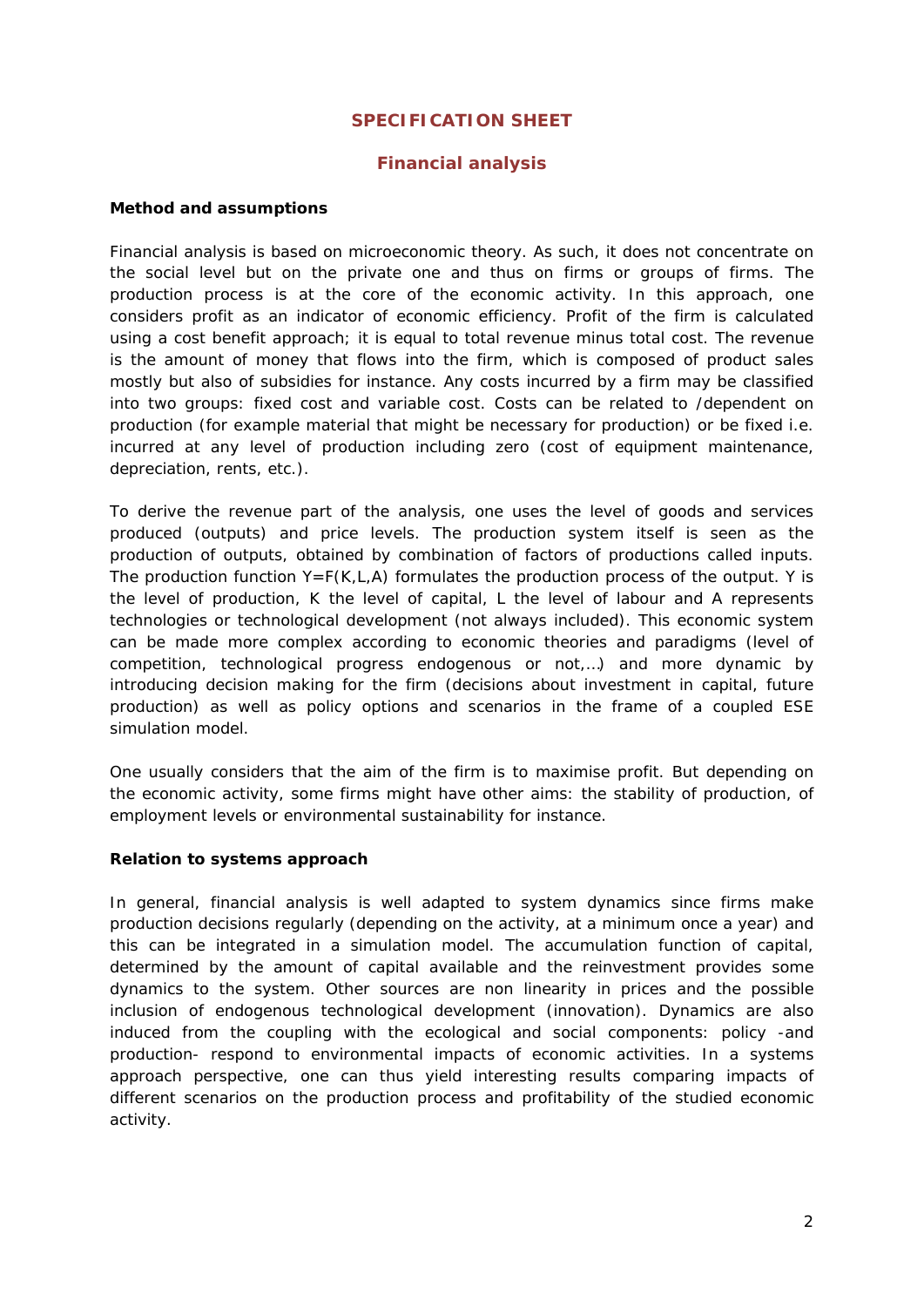#### **When this method is especially to be used**

The framework of financial analysis is really general and can be used for all types of private firms or activities (for instance fisheries or farms). One can use this methodology to simulate the production decision of a firm (investment decision, future production level decision). It can also help highlight costs of operational cycles, the profitability of an investment, of an activity,… and show the effects of different management scenarios on these indicators.

However, this methodology is not adapted to all policy issues but only to issues that need to be studied at a local/private scale or focus on a particular private sector; it is not suited to the regional or national level. To shed light on regional or national economic impacts of the studied activity, you could use other assessment methods based on Input-Output analysis. In order to broaden the perspective and include environmental concerns, multi-criteria analysis or cost benefit analysis could also be used.

#### **How to best present results to stakeholders?**

The results of a financial analysis should be presented and interpreted carefully. Advice should also be given to stakeholders to be cautious with respect to the use of the results.

While presenting the results to stakeholders, bear thus in mind the main limitation of the method: the economic figures you obtain relate to private interests and as such do not represent the whole economic impact of the studied activity in the region. Neither do they cover other impacts: environmental, social or cultural.

An estimation of the number of jobs in the activity alongside the results on the cost structure, revenues and profit can help highlight another aspect of the analysis.

#### **Example of use of the method**

Within the SPICOSA project, financial analysis has mostly been used to model fisheries or aquaculture dynamics. An example of integration of the method into the SAF is Thermaikos Gulf case study.

The team designed a tool to achieve a sustainable management option for mussel culture. Individual mussel farms were modeled. On the cost side, labour costs, maintenance costs (repairs on nets, gasoline) and depreciation costs (of farm installations and boats) were included, along with a module for environmental hazards (Harmful algal bloom occurrence which raises increased labour and gasoline costs to maintain the quality of the production).

The modeled revenue side depends on production (i.e. the number of kilograms of mussels produced times the market price), on farm characteristics: number of lines, bunches, sock lengths and on the farm productivity coupled with the environmental dimension (due to orientation and placing, linked with sea currents and food availability).

The simulation model helped highlight variations of profitability to different regulation options of farming activities and thus provided indicators to assess these options from the economic point of view.